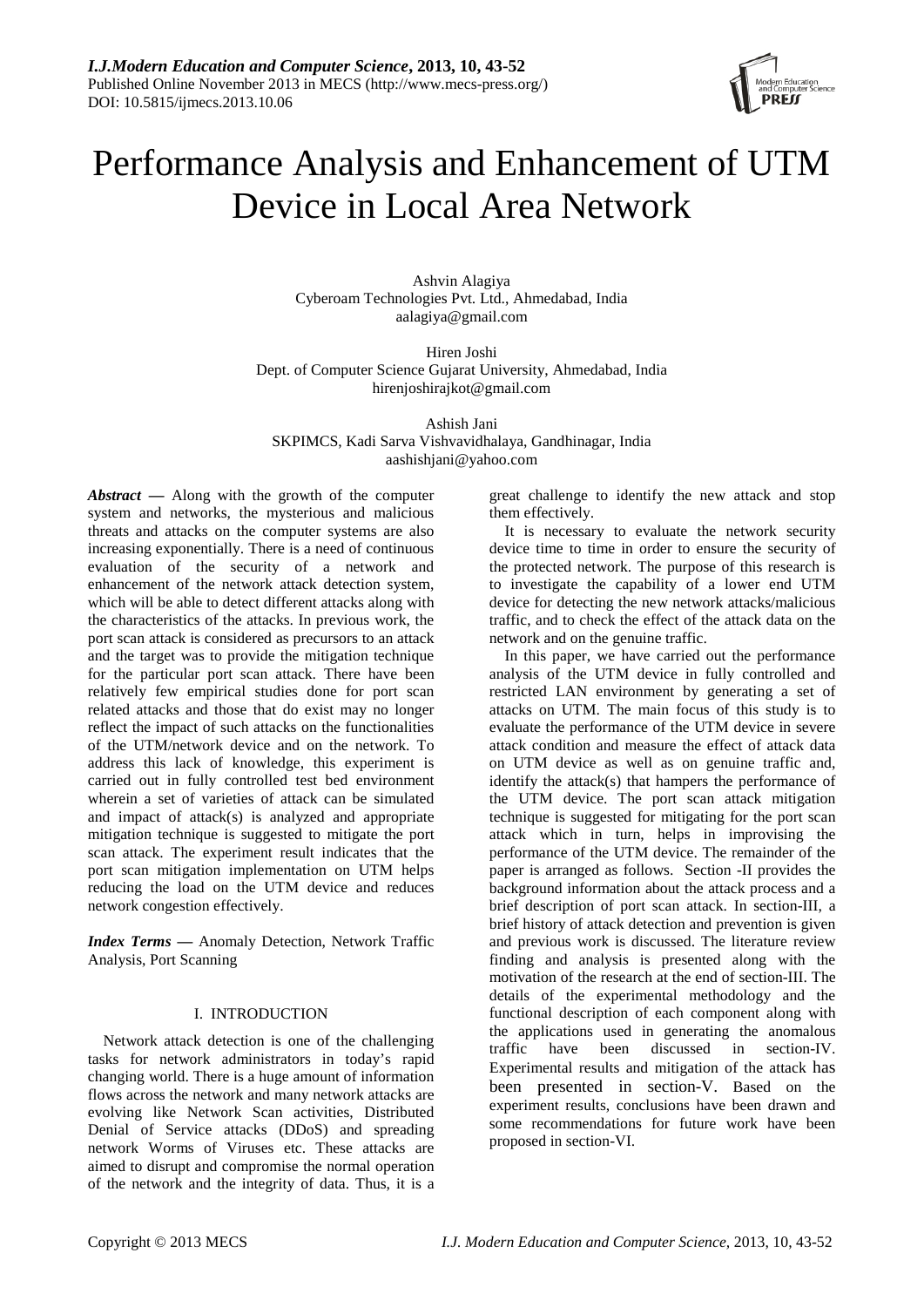## II. BACKGROUND

Discovering the source of the network attack reveals the information about the attacker's physical location and its identity. Thus, finding the trace of the network attack is one of the important and challenging tasks [1] which helps in mitigating the attack/anomalous traffic. In this section, the general attack process is briefly explained.

## *The Attack Process*

A network attack can be outlined as any method, process, or means that is used to maliciously attempt to compromise network security [2]. There can be a number of different reasons that attacker(s) would want to attack computer networks.

There are various distinct stages that constitute an attack on a computer or network starting from the initial motivation of the attacker to the final execution of the attack. In general, the attack process comprises four main stages [3]:

- 1) Attackers Motivation and Objectives
- 2) Information Gathering/Target Selection
- 3) Attack Selection
- 4) Attack Execution

While the focus of this research is on the attack detection and prevention, it is of the essence to concisely explain the attack method. An attacker could have different reasons for launching the attack. Some attackers may simply want to test their skills where as others may want to prove a point. Attacks chosen and how they are executed will have some motivational impact.

The attacker must select a target and collect information before executing the attack. These two activities take place either at the same time or sequentially, based on what attacker wishes to accomplish. Collecting the Information involves pulling out useful information from the target network or host, whereas target selection is the process of choosing of a promising target.

Once the attacker has a target and some information on the potential weaknesses of the target, they can choose a suitable attack. The final stage is the launching of the attack, in which the attacker goes forward to launch the attack against the target.

Port scanning is generally used to probe a network host for open or closed ports and to check whether the service is available or not, by observing responses to connection attempts [4]. The prime objective of the port scanning is to identify possible vulnerabilities in the system that can be exploited later on. Detecting such activity is therefore the key for proper network protection. How the port scans establish a connection, terminate a connection, and exchange messages in the event of a successful/unsuccessful connection or termination of a connection is described in [5].

## III. RELATED WORKS

The issue of network attacks and anomaly detection has been extensively studied during the last decade. Most of the NIDS are based on anomaly detection techniques which are Bro [6] and SNORT [7], the widely used open-source anomaly detection systems. Most of the techniques used in the field of NIDS are described in [8, 9]. The vast majority of the anomaly detection systems analyzes statistical variations of traffic volume descriptors and traffic features (e.g. number of packets, bytes, network flow, IP Addresses, ports etc.) using either particular link or the whole network data.

M. Thottan and C. Ji [10] introduced the statistical signal processing techniques based on abrupt change detection for detecting network anomaly. The statistical analysis method was developed using SNMP MIB datasets and the author [10] suggested checking the persistency of the data, to reduce the false alarms of anomalous event. In order to avoid the missing samples, the use of TCP based datasets are suggested and recommendation is given to design an efficient algorithm which could be used at the time of dealing with missing data. The study [10] shows that incorporating the networking and signal processing techniques would help in developing better and more efficient tools for detecting network anomalies and help solving performance related issues in the network.

In 2004, R. Rao *et al.* [11] presented a new data structure called Partial Completion Filters (PCFs) for detecting the TCP Port scan and TCP flood related attacks. Their method does not require having the full state of the data traffic but would require only partial data sets to detect the attacks. The PCFs provides solution in detecting imbalanced parentheses in a streaming environment. Their bidirectional and reverse path deployment suggestions came out to be the most resilient to spoofing. As per the authors [11], the issues of behavioral aliasing i.e. good behavior can aggregate to look like bad behavior (False Positive) and spoofing are main obstacles that must be addressed in any scalable solution. There is a scope of examining the UDP based port-scan and other Port scan attack in detail is still open, as they were not considered in this research.

Lakhina *et al*. [12] proposed a Subspace method which can detect, identify and quantify network-wide traffic anomalies. The Subspace method uses Principal Component Analysis (PCA) to classify network traffic into a normal component and anomalous element. Their method can successfully diagnose volume anomalies with low false alarm rate and with high detection rate.

Teodoro *et al.*[13] presented the challenges of detecting network intrusion though IDS. The authors have described some of the challenges and open issues in detecting the intrusion like Low detection efficiency, low throughput, high cost and the absence of appropriate metrics and assessment methodologies for evaluating and comparing IDS techniques.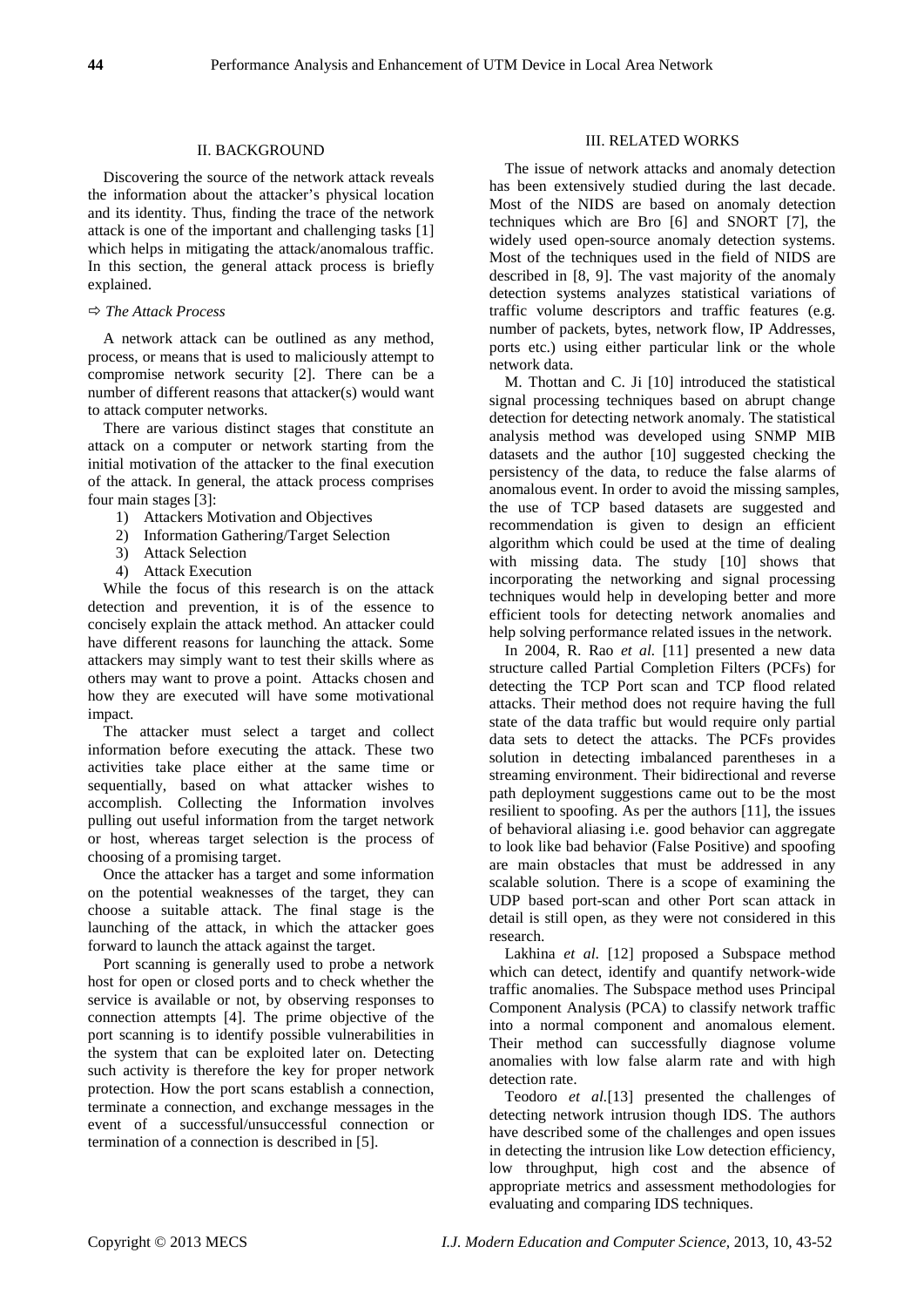Hong-shan *et al.*[14] proposed a simulation method of network security using system dynamics. They compared the system dynamics simulation result with the Two-factor model (a classical math model of worm) and they concluded that the system dynamics simulation is the best method of describing the worm attack process.

El-Hajj *et al*.[15] proposed a Fuzzy logic based solution to work with Snort for mitigating the Port scan based attacks as, mathematical formulas were not much effective in mitigating the Port scan attack due to its traffic patterns. As per the author [15], Snort gives many false positive and false negative alarms specially detecting the port scanning attacks, when it works as a standalone. It was found that the use of the customized fuzzy logic controller along with snort enhances the capabilities and accuracy of determining the port scan attacks. It was also observed during the experiment that when more than five attacker starts port scan attack at the same time on a victim machine then the victim's machine had a denial of service situation and it could not serve the genuine traffic. As a consequence, Port scan attack is really a complicated attack and it can be the starter for different types of attacks hence, more research is recommended towards mitigating the port scan related attacks.

Boschetti *et al.*[16] presented a TVi (Traffic Visualiser) tool that furnishes multiple visual representations of network traces including detailed information about selected hosts, anomalies and attack paths. It helps in increasing the network administrator's ability to disclose veiled patterns in network traces. TVi can be integrated with Snort and other monitoring utilities which could provide great flexibility and precision in detecting the attacks.

Bellaiche *et al.* [17] evaluated and compared the performance of stateful and stateless DoS attack detection methods for detecting the network attack. The Stateless detection technique is slower and it is not capable enough to respond to the detection and stop the attack traffic, as it does not store the information. Due to this reason, the stateless method is not able to stop the attack packets effectively and selectively. In contrast, the stateful detection technique stores the data which can be analyzed for the possible network attack attempt and can be used to respond to the attack once the attack has been detected [18].

Murthy *et al.* [19] suggested detecting the network worm by capturing the content in packets flowing in the LAN systems using snort and by using the warm detecting algorithm they proposed. The authors [19] used worm detecting algorithm along with Snort Intrusion Detection System rules to check whether the content/packet is infected or not. It is found that better security can be ascertained by updating the worm information database immediately once the new locations of worms are known.

## *3.1 Literature Review Analysis and Findings*

The review of related work of network attacks and their countermeasures at the beginning, points out of having network traceback tools and techniques [1] for countering the network attacks. The attack or intrusion detection and prevention methods available currently are having the ability to detect the known attack(s) and block them using the available IPS signature [12]. The attacks could be combined in various sub-attacks wherein the response to these attacks could be separate or combine, is still needed to be considered and researched out [19]. Port scan attacks are really complicated and it can be the starter for different types of attack. There is a need of evaluating the port scan attack the same way as the DoS attack evaluation is done because as per the experiments of [16], when more than five attackers start port scan attack at the same time on a victim machine then the victim's machine had a denial of service kind of situation. Hence, there is a need of performance analysis and evaluation of network security device time to time to ensure the safeguarding of network resources [19].

## IV. PROPOSED WORK

The proposed work is targeted to detect anomalous/attack data and mitigate the same. It is to be carried out as per the steps outlined below.

- 1) Investigate the capability of a lower end UTM device for detecting the new network attacks/anomalies/malicious traffic including the port scan attack.
- 2) Check the effect of the attack data on the network and on the genuine traffic.
- 3) Enhancement for attack mitigation.

Based on the observation and outcome of the experiments, the countermeasures for blocking the attack is suggested.

#### *4.1 Experiment Topology and Scenario*

The experimental test-bed is created in full restricted and controlled LAN environment for the sole purpose of evaluating the performance of the UTM device. The network attacks including the port scan attacks carried out on UTM device and data is collected. This architecture thus allows:

1) Collecting data at the host and network levels,

2) Correlating the data collected at the host and network level

3) Filtering the user traffic from attacker's traffic,

4) Controlling the whole testing environment.

This approach helps in eliminating the issue of storing vast amounts of data since no real user traffic data is collected.

The topology used in this experiment is shown in Fig. 1. The LAN port of the UTM is connected to the LAN segment where the LAN workstation and the attack agents are connected. The WAN port of the UTM is connected to the Internet backbone. All the attack traffic is sent to the LAN port of the UTM (10.50.50.1) as a LAN port of the UTM serves as a gateway for all the workstations. The anomalous data was continually sent for about 10 minutes from all the Attack Agent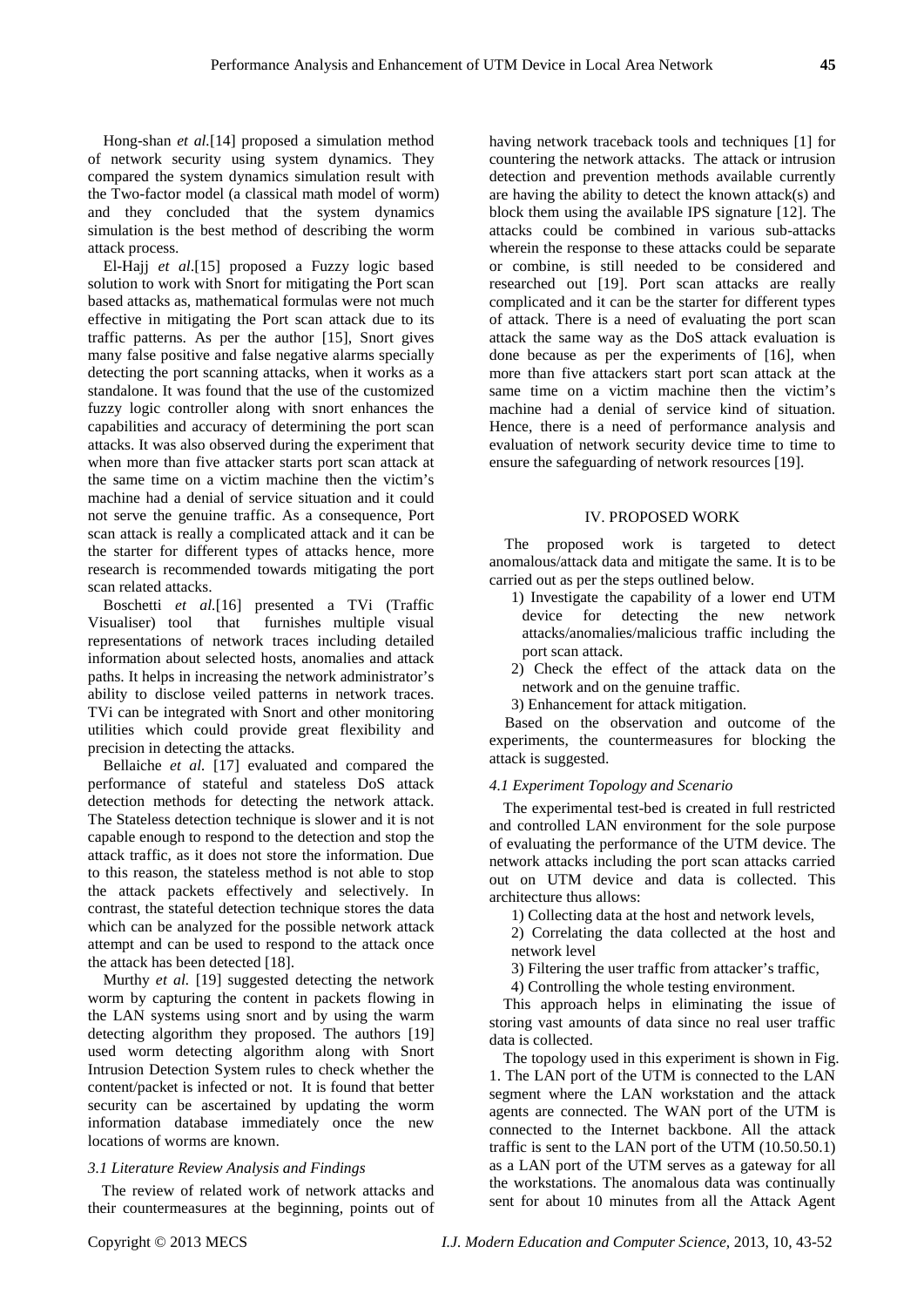workstations to the LAN port of the UTM and at the same time the continuous Ping was carried out with 1000 bytes of data to the Google's IP address (173.194.36.63) from normal workstation along with the browsing of the websites.



The experimental results provided in this paper are based on the test-bed shown in Fig. 1. Functional descriptions of the components specified in Fig. 1 are given below:

*UTM Device/Firewall:* This is the edge device which comprises network and security functions such as Firewall, Antivirus, Antispam, Intrusion Prevention System, VPN, Web and Content Filtering in a single device and it connects the network devices to Internet and vice-versa. In this experiment, the UTM device is used with all the above mentioned functionalities and with its full capacity. Strict IPS and DoS policies are applied to counter the attacks. UTM serves as a gateway level device used for Internet connectivity for all the LAN workstations including the attack agents. The UTM device is used as an attack's target.

*Workstation:* A normal workstation (10.50.50.55) running with Windows XP is used to do continuous ping 'www.google.com' with 1000 bytes of data to ensure the continuous reachability to the Internet. This helps in finding any network outage if it is there during any point of time of the experiment. Along with the Ping, the workstation (10.50.50.55) also accessing the websites through the UTM device.

*Attack Agents:* In this experiment, four LAN workstations represented as "Attack Agent" running with Windows XP. Each attack agent is set to send attack/malicious traffic to the UTM with the help of different tools, which are described later in this section. Attack profiles are set in each attack agent, which is described below.

*1) 10.50.50.52*

| Tool                | <b>Attack</b>               |
|---------------------|-----------------------------|
| Hyenae FE           | <b>HSRP</b> Resign          |
| Nmap                | Intense Scan (All TCP Port) |
| <b>HTTP</b> Traffic | Request for 'www.yahoo.com' |
| Generator           |                             |

*2) 10.50.50.54*

| <b>Tool</b>         | Attack                       |
|---------------------|------------------------------|
| Hyenae FE           | <b>PPPOE Discover</b>        |
| Nmap                | Intense $Scan + UDP$         |
| <b>HTTP</b> Traffic | Request for 'www.google.com' |
| Generator           |                              |

*3) 10.50.50.57*

| Tool                | <b>Attack</b>                         |
|---------------------|---------------------------------------|
| Hyenae FE           | <b>DNS</b> Query                      |
| Nmap                | Attack1*(Custom Profile) <sup>1</sup> |
| <b>HTTP</b> Traffic | Request for 'www.yahoo.com'           |
| Generator           |                                       |

#### *4) 10.50.50.58*

| <b>Tool</b>         | <b>Attack</b>                         |
|---------------------|---------------------------------------|
| Hyenae FE           | <b>HSRP</b> Hello                     |
| Nmap                | Attack2*(Custom Profile) <sup>2</sup> |
| <b>HTTP</b> Traffic | Request for 'www.rediff.com'          |
| Generator           |                                       |

 $*^{1,2}$  Group of attacks is selected in Attack 1 and Attack 2 using Nmap custom profile

*Data Collection:* The data collection is done using the tcpdump utility to collect the real-time data for LAN workstation and for the attack agents on the UTM device. Data is collected in the format of tcpdump and later on examined and analyzed using Wireshark [21] utility.

## *4.2 Applications Used in Generating the Anomalous/Attack Traffic*

The experiments are carried out in a restricted LAN environment consisting of 5 LAN workstations and a network UTM device as shown in Fig. 4. Out of the five workstations, 4 workstations are used to generate different attack traffic, and at the same time, the  $5<sup>th</sup>$ workstation is used to send the genuine traffic. All the traffic is sent towards UTM. For generating the attack/anomalous/excessive flood traffic, some of the well-known Open Source tools are used which are given below.

- i. HTTP Traffic Generator
- ii. Zenmap (Nmap)
- iii. HyenaeFE

These tools provide a number of configuration parameters including choice of transport protocol (TCP, UDP, HTTP), the data rates etc., that are very useful for the in generating the anomalous data.

## *4.2.1 HTTP Traffic Generator*

HTTP Traffic Generator [22] is an open source tool that allows generating good amount of HTTP traffic for testing purposes for Intrusion Detection system, Web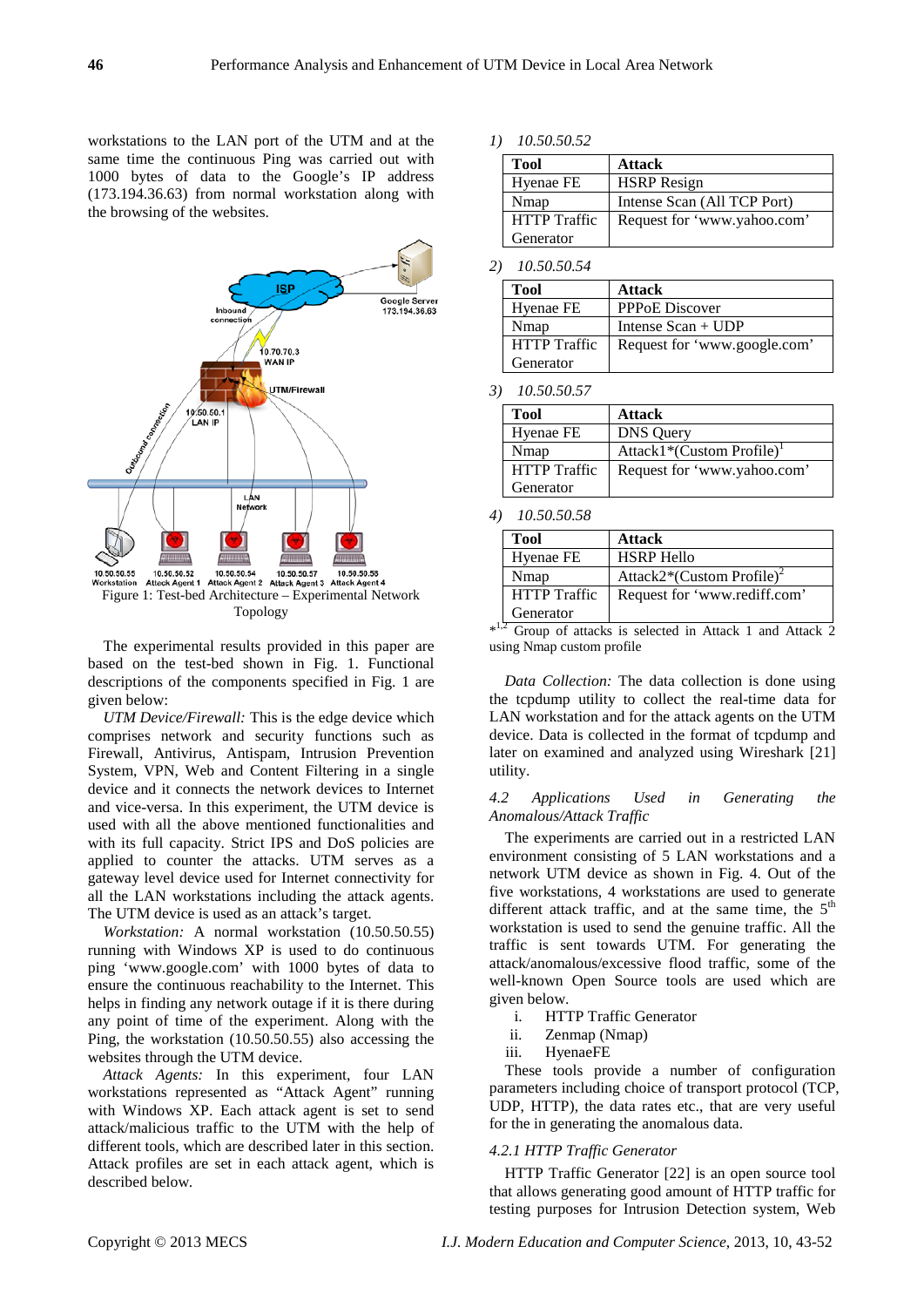and Application server. HTTP Traffic Generator version 1.7.2 is used in this experiment.

This tool is very useful in checking the resistance to HTTP attacks. It gives flexibility to specify the requests count and the time interval between two requests. Once the URL, Count and Interval is set, the HTTP Traffic generator would continuously send the requests to the specified domain, thus helping in generating the required client traffic.

## *4.2.2 Zenmap*

Another tool that is used in generating the attack traffic is Zenmap [23]. It is a free and open source utility used for security scanning. It allows user to use predefined attack profiles as well as it enables users to create the custom attack profiles using the Port, Protocol, State, Service, and Timing etc. Zenmap version 5.51 is used in this experiment.

# *4.2.3 HyenaeFE*

HyenaeFE is an advanced and highly flexible network packet generator. It enables the user to generate well known attacks like DoS and DDoS and other attack scenarios. It comes with a clusterable remote daemon and an interactive attack assistant [24].

## *4.3 Data Analysis*

Wireshark version 1.6.8 [21] is used for analyzing data collected through the TCPDUMP utility. Fig. 2 shows the example of data collection with Wireshark along with multiple attribute.



Figure 2: Data Analysis through Wireshark Utility

Wireshark is one of the leading network packet analyzer tools which allow capturing network packets and displaying the packet data in greater detail. It is a well-designed GUI based tool for sniffing and understanding the Ethernet based packets. Wireshark maps IP addresses, MAC addresses, and high and low level protocol fields to symbolic names for easier interpretation.

| Protocol      | No. Of         | No. Of       | % Of           | % Of         |
|---------------|----------------|--------------|----------------|--------------|
|               | <b>Packets</b> | <b>Bytes</b> | <b>Total</b>   | <b>Total</b> |
|               |                |              | <b>Packets</b> | <b>Bytes</b> |
| <b>TCP</b>    | 317404         | 36337934     | 89.18%         | 68.72%       |
| <b>HTTP</b>   | 11680          | 13685320     | 3.28%          | 25.88%       |
| <b>UDP</b>    | 11454          | 923866       | 3.22%          | 1.75%        |
| <b>HSRP</b>   | 7813           | 499968       | 2.20%          | 0.95%        |
| <b>DNS</b>    | 1472           | 249140       | 0.41%          | 0.47%        |
| <b>TLSV1</b>  | 1120           | 258482       | 0.31%          | 0.49%        |
| <b>Others</b> | 4953           | 920543       | 1.39%          | 1.74%        |
| <b>Total</b>  | 355896         | 52875253     | 100%           | 100%         |

TABLE I: Summary of Traffic Data Separated by Protocol

Table 1 shows the summary of traffic data that were collected during the experiment. The data was collected for both the link direction. Number of Packets per protocol and the % of Bytes sent by a protocol are represented in Fig. 3.



Figure 3: Number of Packets Sent by Protocol

A large amount of traffic captured during the experiment. For the simplicity and better understanding, the traffic is separated by protocol type. The number of packets that use TCP protocol is 317404 packets (68.72 % of Total packets). The packets use HTTP protocol is 11680 packets (25.88% of Total packets). The packets use UDP protocol is 11454 (1.75% of Total packets). The packets use DNS protocol is 1472 (0.47% of Total Packets). The packets use TLSv1 (SSL v3) protocol is 1120 (0.49% of total packets. Other protocols were also observed in the trace, which are SIP, Telnet, ICMP, ARP, H.225, BOOTP, NBNS, RPC, and ISAKMP etc. The other protocols were not added in the table 1 because there are a few numbers of packets observed for other protocol of the Total packet.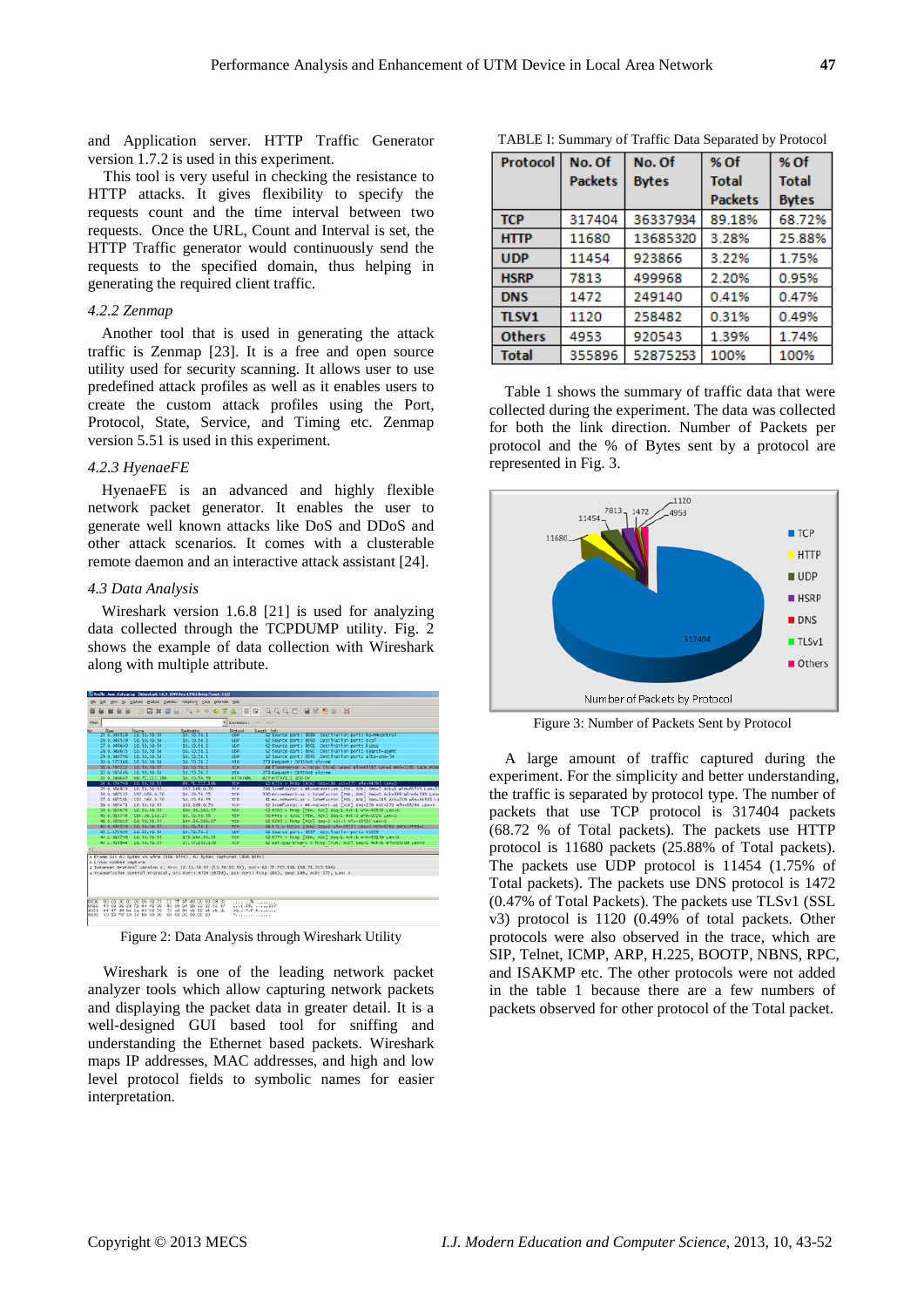

Figure 4: Number of Bytes sent by Protocol

Table 2 shows the attack type and number of attack requests received on the UTM device. It was observed that TCP based ACK or RST packets were dropped considering them as "Invalid Traffic" by UTM, hence 21% of TCP based scan were dropped and majority of the TCP SYN packets were allowed. Similarly, 59% of UDP based port scannin packets were dropped and 39% of HSRP attack packets were dropped by UTM device.

TABLE 2: Summary of Attack Traffic and Dropped Packets

| <b>Attack</b>      | <b>Packet Type</b>     |                | No. of         | $%$ of         |
|--------------------|------------------------|----------------|----------------|----------------|
|                    |                        | <b>Request</b> | <b>Dropped</b> | <b>Dropped</b> |
|                    |                        | <b>Packets</b> | <b>Packets</b> | <b>Packets</b> |
| <b>Port Scan</b>   | <b>TCP Scan</b>        | 278044         | 59220          | 21%            |
|                    | (SYN/ACK/RST)          |                |                |                |
| <b>Port Scan</b>   | <b>UDP</b> Scan        | 15687          | 9265           | 59%            |
| <b>HSRP Hello/</b> | Hello (State Initial)  |                | 3165           | 39%            |
| <b>HSRP Resign</b> | <b>HSRP HTTP (SYN)</b> |                |                |                |
| <b>Sub Total</b>   |                        | 301937         | 71650          | 24%            |
| Other              | <b>Other Attacks</b>   | 5364           |                |                |
| <b>HTTP</b>        | <b>HTTP Request</b>    | 14557          | 11             |                |
| <b>Request</b>     |                        |                |                |                |

The statistic presented in Table 2 indicates that there is a need of countering the TCP SYN based port scan attacks as the current mechanism of the UTM is not able to cater such attack packets.

## V. EXPERIMENTAL RESULTS AND MITIGATION OF THE ATTACK

## *5.1 Observations and Proposed Solution(s) for Open Issue(s)*

A port scan is mainly used to find out whether the victim's machine is up or not, and if it is up then the second step is to find out what services the system is running with. A port scan takes place when one source IP address sends out IP packets comprising only TCP SYN segments to up to 10 different ports at the same destination IP address within a pre-defined interval (the default time is 5000 microseconds or 0.005 seconds). In general, the main objective of port scans is to find out the available service of the targeted machine by getting replies to the port scan requests. In this experiment, we have taken port scan as an attack and it is launched from multiple attack machines at the same time which generated lots of port scan requests.

#### *5.2 Mitigation of Port Scan Attack*

To detect the port scan attack, the security device should log the number of different port scan request coming from the remote source. The default settings for pre-defined interval of port scan attack (if a remote host scan 9 ports in 0.005 seconds) is used to identify the port scan attack. Depending on the severity of the attack, the default port scan interval and burst rate could be defined using the IP-Tables for countering such attack. If any source is found sending such packets then such packets needs to be flagged as a port scan attack and the security device would reject all further packets from the remote source. The security device would detect and drop the tenth packet that meets the port scan attack measure thus dropping all the subsequent packets of port scan.



Figure 5: Mitigate Port Scan Attack Originating from a Source

As per Fig. 5, the enhancement is done on the UTM device to mitigate port scan attack. The security device makes an entry in its session table for the first 9 connection attempts from 10.50.50.52 to 10.50.50.1 and it does a route lookup and a policy lookup for these requests. If no policy allows these connection undertakes, the security device tags these packets as invalid packets and it removes them from the session table which occurs at regular interval (e.g. every 2 seconds or so). After the ninth attempt, the device rejects all further connection attempts coming from the same source IP address. The limit of the port scan detection could be lowered to 5 connection attempts in 5ms, and burst limit can be set up to 10 packets in 5ms. This experiment is carried out with the 10 attack packets per 5ms.

The experiment was carried out again as depicted in section 4 after implementing the port scan mitigation technique on UTM. Three tests were carried through to monitor CPU, Memory, Load Average and Packet Loss. The logs were captured and used to calculate the effectiveness of attack traffic on the genuine traffic along with the UTM using TCPDUMP and Wireshark utility. It was observed that most of all the TCP SYN based port scan attack packets were dropped by the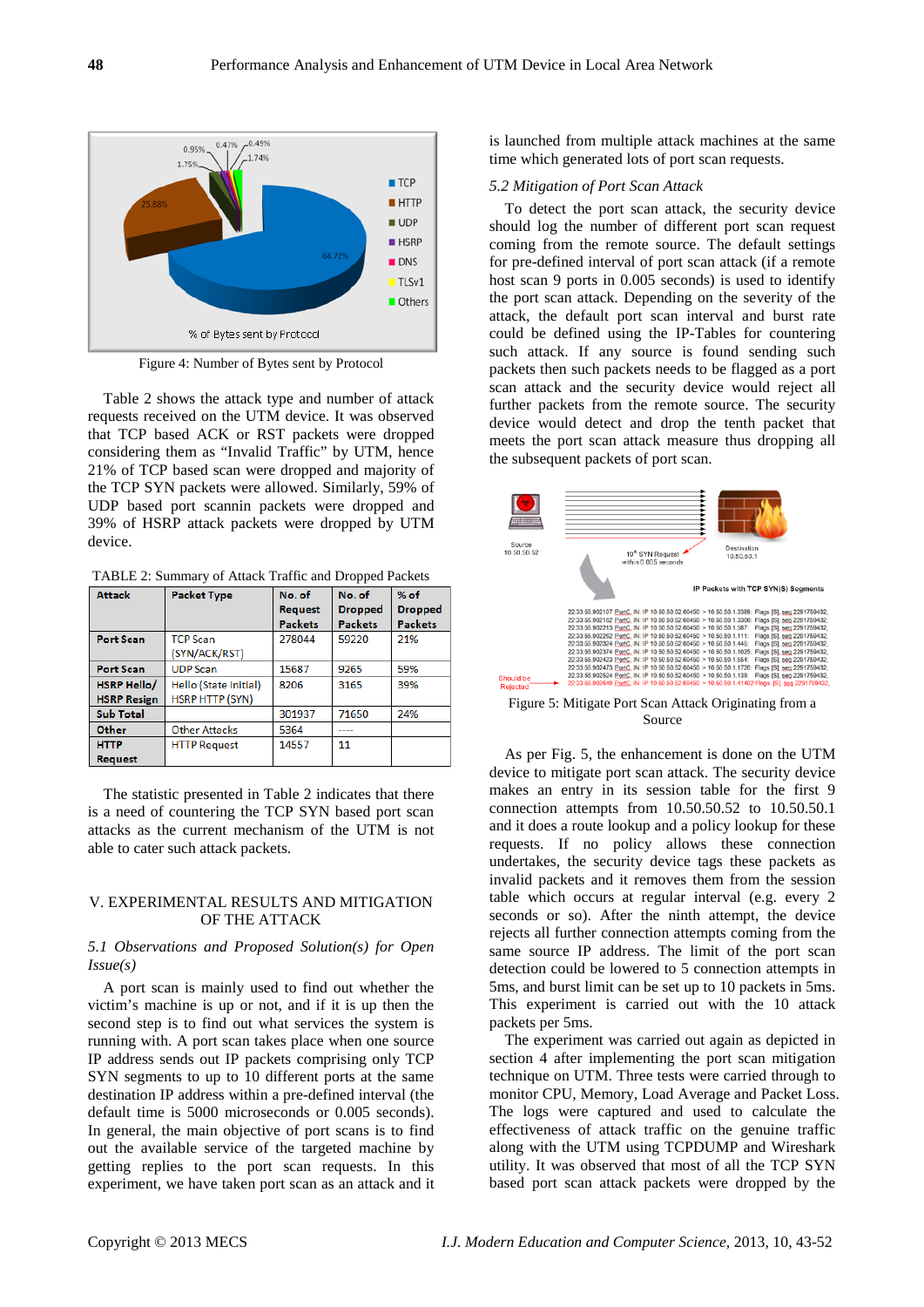UTM device after implementation of the above mentioned mitigation technique.

#### *5.3 CPU-Memory Usage Vs Traffic flow*

Fig. 6 shows the CPU and Memory usage results in conjunction with the volume of the network traffic in severe attack situations.



Figure 6: CPU and Memory Usage Results in Attack Situation

It is observed that in normal condition, the memory usage stays around 50% and CPU usage stays around 8% in UTM. As the attack load is increasing on the UTM device, the CPU and Memory usage are increasing linearly. In high attack load situation, the memory usage reaches to 69% and the CPU usage reaches to 100% resulting in resource unavailability, and the UTM device is not able to serve the genuine traffic efficiently due to the flooded attack data.

Table 3 shows the details of CPU and Memory usage along with the Traffic flow in attack condition and after the performance enhancement for the same attack situation.

It is observed that after applying the performance enhancement parameters, the performance of the UTM is getting improved, and the Memory and CPU usage stays at 64% and 82% respectively in the severe attack situation. This shows significant improvement compared to the severe attack situation.

TABLE 3: CPU and Memory usage of UTM with Reference to Traffic Flow

| In Attack Scenario                             |                                                          |                                                    |         |         |         |  |  |
|------------------------------------------------|----------------------------------------------------------|----------------------------------------------------|---------|---------|---------|--|--|
| Volume of<br><b>Network</b><br>Traffic         | $6$ MB/s                                                 | $12$ MB/s                                          | 18 MB/s | 24 MB/s | 30 MB/s |  |  |
| <b>Memory</b><br><b>Usage of</b><br><b>UTM</b> | 50%                                                      | 53%                                                | 58%     | 64%     | 69%     |  |  |
| <b>CPU Usage</b><br>of UTM                     | 8%                                                       | 23%                                                | 45%     | 73%     | 100%    |  |  |
|                                                |                                                          | In Attack Scenario - After Performance Enhancement |         |         |         |  |  |
| Volume of<br><b>Network</b><br><b>Traffic</b>  | $6$ MB/s<br>$12$ MB/s<br>$18$ MB/s<br>24 MB/s<br>30 MB/s |                                                    |         |         |         |  |  |
| <b>Memory</b><br><b>Usage of</b><br><b>UTM</b> | 50%                                                      | 53%                                                | 56%     | 61%     | 64%     |  |  |
| <b>CPU Usage</b><br>of UTM                     | 8%                                                       | 23%                                                | 35%     | 63%     | 82%     |  |  |

Fig. 7 shows the graphical representation of the CPU and Memory usage after applying the performance enhancement parameters on the UTM device for blocking the Port scan attack data.



Figure 7: CPU and Memory Usage Results of UTM after Enhancement

## *5.4 Load Average*

It is observed that as the volume of attack traffic is increased on the UTM device, the Load Average is also getting increased. In normal condition, the Load Average should remain below 4 and if in case it goes above 4 then it is considered as high load situation for the UTM device. Under high load average situation, the UTM device could not perform well. In our experiment, it is observed that the packet drop reaches up to 31% in high load average condition. When the load average reaches to 7, the high amount of packet drop is observed and the performance of the UTM device is getting decreased.

TABLE 4: Load Average of UTM with reference to Traffic Flow

| In Attack Scenario                            |          |                                                    |           |           |         |  |  |
|-----------------------------------------------|----------|----------------------------------------------------|-----------|-----------|---------|--|--|
| Volume of<br><b>Network</b><br><b>Traffic</b> | $6$ MB/s | $12$ MB/s                                          | $18$ MB/s | $24$ MB/s | 30 MB/s |  |  |
| Load<br><b>Average</b>                        | 1        | 1.5                                                | 3.6       | 5.4       |         |  |  |
|                                               |          | In Attack Scenario - After Performance Enhancement |           |           |         |  |  |
| Volume of<br><b>Network</b><br><b>Traffic</b> | $6$ MB/s | $12$ MB/s                                          | $18$ MB/s | 24 MB/s   | 30 MB/s |  |  |
| Load<br>Average                               | 1        | 1.5                                                | 2.9       | 3.6       | 4.2     |  |  |

Table 4 shows the details of load average along with the traffic flow in attack condition and after the performance enhancement for the same attack situation. It is observed that after the enhancement, the load average goes to 4.2 even in the severe attack situation.

Fig. 8 shows the graphical representation of the Load Average after applying the performance enhancement parameters on the UTM device for blocking the Port scan attack data. It is observed that Load Average is reaching up to 4.2 after the applying the performance enhance parameters, and in pick attack condition, the load average stays under control, which shows good improvement.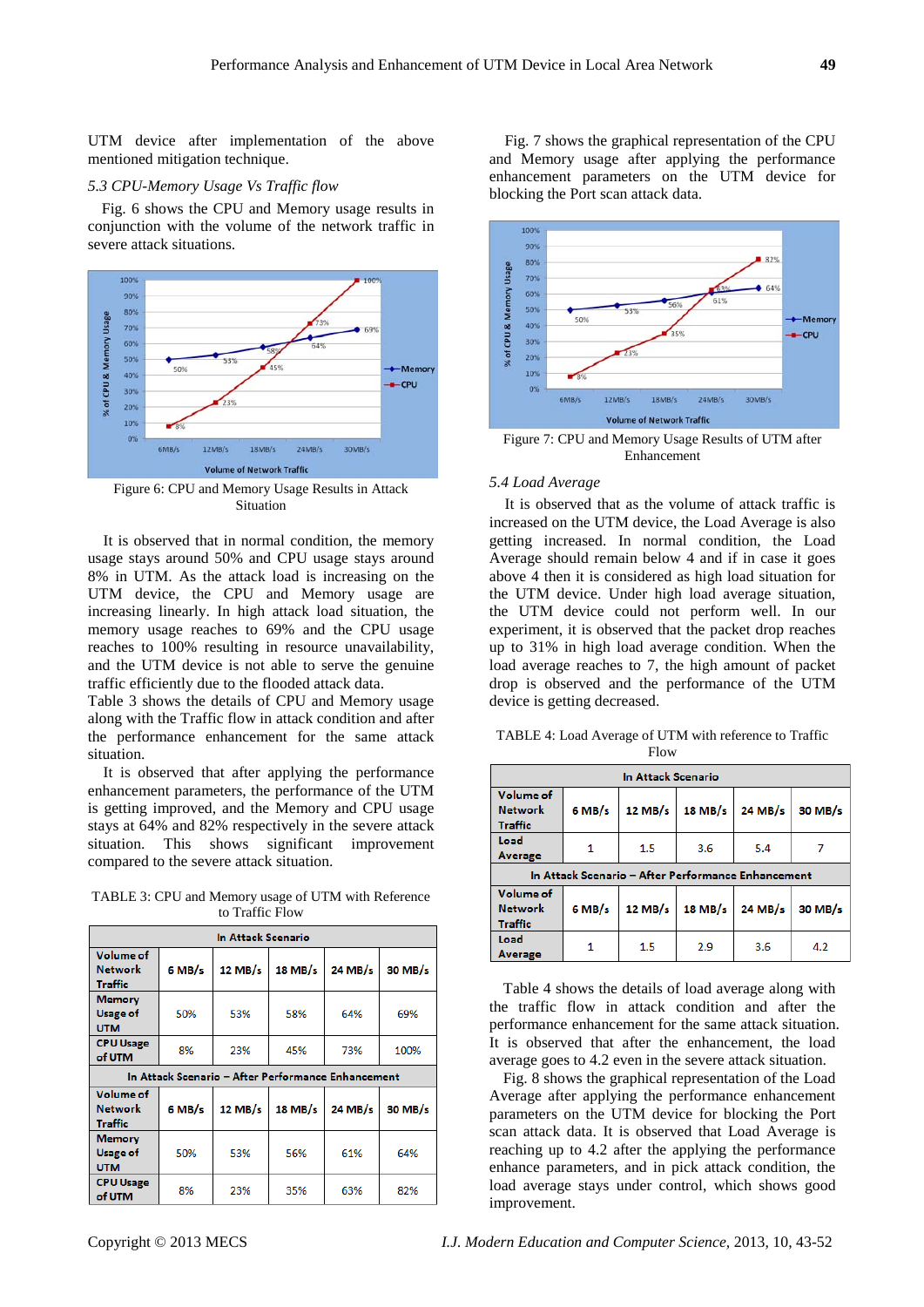

Figure 8: Load Average vs. Volume of Network Traffic of UTM after Performance Enhancement

## *5.5 Packet Loss*

Table 5 shows the details of dropped packets along with the traffic flow in attack condition and after the performance enhancement for the same attack situation. It is observed that after applying the performance enhancement parameters on UTM, the load average reaches up to 4.2 even in the severe attack situation. This is quite low compared to the actual attack situation which was around 7.

TABLE 5: Load Average vs. Volume of Network Traffic of UTM before & after Performance Enhancement

| In Attack Scenario                                 |          |           |           |         |         |  |  |
|----------------------------------------------------|----------|-----------|-----------|---------|---------|--|--|
| Volume of<br><b>Network</b><br>Traffic             | $6$ MB/s | $12$ MB/s | 18 MB/s   | 24 MB/s | 30 MB/s |  |  |
| Packet<br>Loss (%)                                 | 0%       | 0%        | 0%        | 5%      | 31%     |  |  |
| In Attack Scenario - After Performance Enhancement |          |           |           |         |         |  |  |
|                                                    |          |           |           |         |         |  |  |
| Volume of<br><b>Network</b><br>Traffic             | $6$ MB/s | $12$ MB/s | $18$ MB/s | 24 MB/s | 30 MB/s |  |  |

It is observed that the Packet-loss is occurring when the attack traffic reaches above 20 MB. 5% of packetloss is observed with 24MB/s of attack traffic and up to 31% of packet-loss is observed when the attack traffic reaches to 30 MB/s. Based on the packet loss output, it is concluded that at the time of the high amount of attack data, the UTM device is not able to serve the genuine traffic and in result, the genuine traffic is getting dropped.



Figure 9: Volume of Network Traffic and Dropped Packets of **UTM** 

Fig. 9 shows the graphical representation of % of dropped packets vs. the volume of network traffic in attack situation and after enhancement in the UTM device.

## *5.6 Ping Response in Normal Operation and in Attack Situation*

It is observed that in with normal traffic flow, the Ping response remains between 74 to 100 ms whereas, in extreme attack condition, this delay is reaching up to 4425 ms, results in the dropped packets while pinging to Google. At the same time, the browsing becomes very slow. In the extreme attack condition, we have observed that 90 packets did not receive any ping response and out of 90 requests, 63 requests even could not reach to the UTM due to excessive flood/attack data. Table 6 represents the ping response in normal and in an attack situation.

| Mode                              | Minimum Time(ms) to<br>get the PING response<br>from Google | <b>Maximum Time(ms) to</b><br>get the PING response<br>from Google |  |
|-----------------------------------|-------------------------------------------------------------|--------------------------------------------------------------------|--|
| <b>Normal</b><br><b>Operation</b> | 74 <sub>ms</sub>                                            | 100ms                                                              |  |
| <b>Attack</b><br><b>Situation</b> | 906 <sub>ms</sub>                                           | 4425ms                                                             |  |

TABLE 6: Ping Response in Normal and in Attack Situation

Fig. 10 shows the graphical representation of the ping response in the normal situation and in the attack situation.

Based on experimental results, it is confirmed that as the attack load is increasing on UTM, the CPU, Memory and the Load Average on the UTM device are increasing linearly. In high attack load situation, the UTM is not able to serve the genuine traffic efficiently.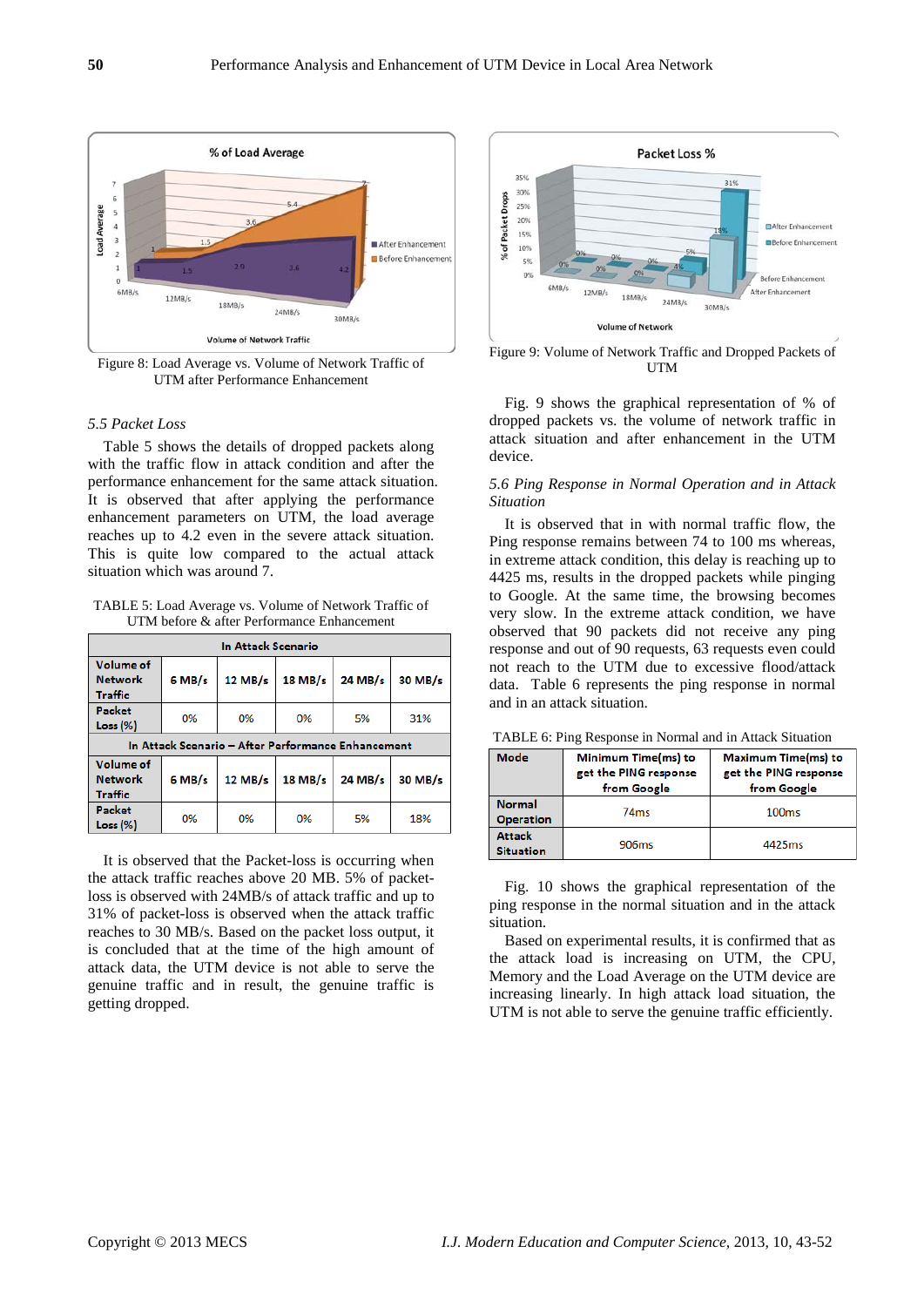

Figure 10: Ping Response in Normal and in Attack Situation

After the performance enhancement, the continuous PING was generated from 10.50.50.55 PC to Google IP address (173.194.36.55) to measure the improvement. Total 251 ICMP packets sent to Google and out of 251 packets, 206 replies were received and 44 packets got lost, resulting in 18% of Ping Drop (packet loss). This result shows around 13% improvement in packet loss data.

TABLE 7: Statistics of Ping for 10.50.50.55 Workstation after Performance Enhancement

| Source IP   | <b>Destination IP</b> | <b>ICMP</b><br><b>Packets</b><br>Sent | <b>ICMP</b><br>Reply<br><b>Received</b> | <b>ICMP</b><br><b>Dropped</b><br><b>Packets</b> | $%$ of<br><b>Dropped</b><br><b>Packets</b> |
|-------------|-----------------------|---------------------------------------|-----------------------------------------|-------------------------------------------------|--------------------------------------------|
| 10.50.50.55 | 173,194,36.63         | 251                                   | 206                                     | 44                                              | 18%                                        |

Approximate minimum, maximum and average round trip time (in millisecond) observed after performance enhance during the attack situation for 1000 bytes of ping to Google is given below:

Minimum  $= 74$ ms,

 $Maximum = 4247ms$ .

Average  $= 279$ ms

This data is derived from the command prompt statistics of 10.50.50.55 PC, from where the 1000 bytes of Ping were initiated to Google IP address (173.194.36.55).

## VI. CONCLUSIONS & FUTURE WORK

The weakness of the security device needs to be identified and threat on/to the system needs to be evaluated. As anomaly based network intrusion detection is a complex process, the focus of this research is on one of the anomaly intrusion which is port scanning. It was found during the experiment that there is no mechanism set on the UTM to counter the port scan attack.

It is observed that the majority of the scans was carried through TCP protocol, with the SYN packets dominating the attack traffic. UDP was another protocol that we have observed during port scan attack but the UDP packets were not that much frequent compared to TCP. In high attack load situation, it is observed that where the 4 different devices starts different attacks on UTM including the port scan attack, the DoS kind of situation is generated, and the

performance of the UTM device is getting degraded. In high attack load condition, the CPU usage reaches to100%, the memory usage reaches to 69%, and the load average reaches to 7 resulting up to 31 %packet loss. In this situation, the UTM it is not able to serve the genuine traffic efficiently and resulting in network congestion.

The analysis of the results indicates that implementation of port scan mitigation technique helps in improvising the performance of the UTM device. It is observed that the use of customized port mitigation technique holds promising results and it is able to drop mostly all the TCP based SYN port scan attack packets which occur within 10 milliseconds. Significant level of improvement observed in CPU, Memory and Load Average where in the CPU usage decreased to 82%, the memory usage decreased to 64% and the load average came down to 4.2 after implementing the port scan mitigation technique in the UTM device. The packet loss is also getting decreased and reaches to 18% compared to 31% in the peak load condition after the implementation of port scan mitigation. The same port scan mitigation mechanism is applicable to all the models of the UTM devices.

The issue of detecting and mitigating the low rate port scan is still open because most of the current port scan detection methods are able to detect the port scan that occurs within the time of 5 milliseconds.

The limitation of the data sets in this work is that the port scan carried out on the known victim hosts on the test-bed network. It is more likely that in active networks, there could be more port scan activity going on to different systems, hence there is a scope of more research in the area of live/real networking.

## **REFERENCES**

- [1] S. Lee and C. Shields, "Tracing the Source of Network Attack: A Technical, Legal and Societal Problem." Proc. 2001 IEEE Workshop on Information Assurance and Security, IEEE Press, pp 239-246, 2001.
- [2] "Network Attacks" in Tech-FAQ. Available at: http://www.tech-faq.com/network-attacks.html (Accessed: 10th August 2012).
- [3] S. Handman, "A Taxonomy of Network and Computer Attack Methodologies", November 2003, http://www.cosc.canterbury.ac.nz/research/reports/ HonsReps/2003/hons\_0306.pdf (Accessed/downloaded 9th July 2012).
- [4] M. Vivo, E. Carrasco, G. Isern, G. Vivo, "A review of port scanning techniques", ACM SIGCOMM Computer Communication Review, vol. 29 Issue 2, pp. 41 – 48, April 1999
- [5] S. Panjwani, S. Tan, M. K.M. Jarrin, M. Cukier, "An experimental evaluation to determine if port scans are precursors to an attack", published in Dependable Systems and Networks, IEEE International Conference, pp 602-611, 2005.